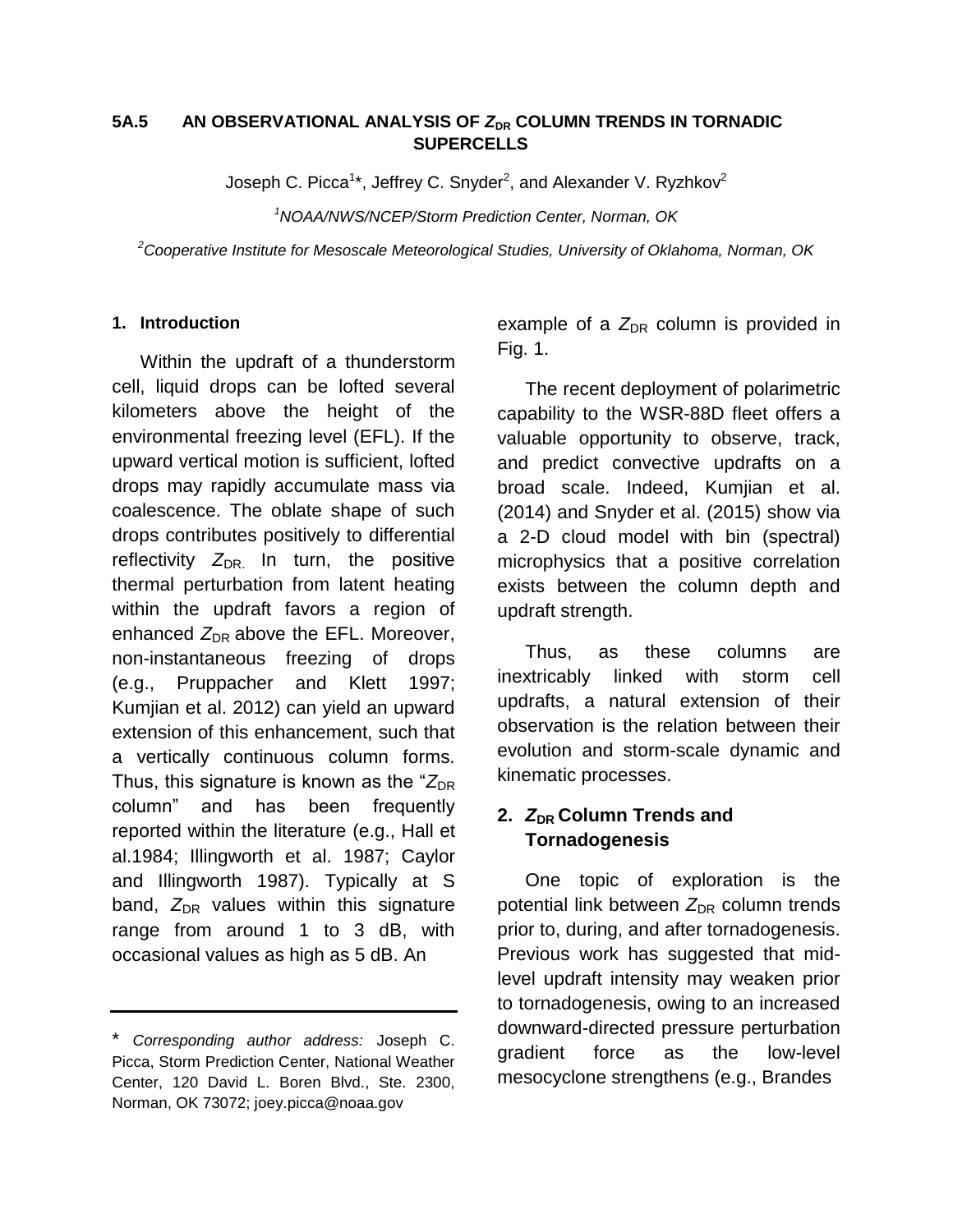

*Fig. 1: RHI of (a) Z<sup>H</sup> and (b) ZDR from a convective cell (Kumjian et al. 2014). Note the ZDR column around 75 km in range.* 

1978; Lemon and Doswell 1979; Houze 1993; Adlerman et al. 1999; Trapp 1999). Considering the positive correlation between  $Z_{DR}$  column height and updraft strength, one may reasonably expect that the column height may decrease prior to supercellular tornadogenesis (Fig. 2). In turn, the potential would exist for gleaning prognostic capabilities from the trends of  $Z_{\text{DR}}$  column depths with regard to tornadic development.

## *2.1 ZDR Column Algorithm*

While Picca et al. (2010) performed a preliminary analysis of such trends in a small sample of three tornadic

supercells, the advent of the  $Z_{DR}$  Column Algorithm (Snyder et al. 2015) provides an opportunity to examine more cases efficiently. After pre-processing polarimetric single-radar data (see Snyder et al. 2015 for details), the algorithm outputs the depth of a detected  $Z_{DR}$  column by identifying vertically continuous grids with  $Z_{\text{DR}} \geq 1$  dB above the environmental 0˚C level (from the Rapid Refresh model). Certainly, several caveats exist with such an approach to  $Z_{\text{DR}}$  column detection and quantification, but the reader is directed to Snyder et al. (2015) for more information on the topic. Furthermore, this algorithm stands as the first automated method for monitoring  $Z_{DR}$  column depth in an operational setting, and thus offers significant promise for improving forecasters' situational awareness of storm-cell evolution.

### *2.2 Methodology*

Potential cases across the WSR-88D network over the period of March – June 2014 were considered. Additionally, supercell tornadoes that occurred more than 100 km away from the closest radar were not included, as degraded vertical radar resolution would negatively impact this study. Forty-five supercell tornado cases were identified and suitable for quantitative analysis (i.e., the algorithm output was not detrimentally impacted by signal depolarization, poor vertical sampling, etc.). For each of these cases, the  $Z_{DR}$  column associated with the parent updraft of the tornado was identified near the time of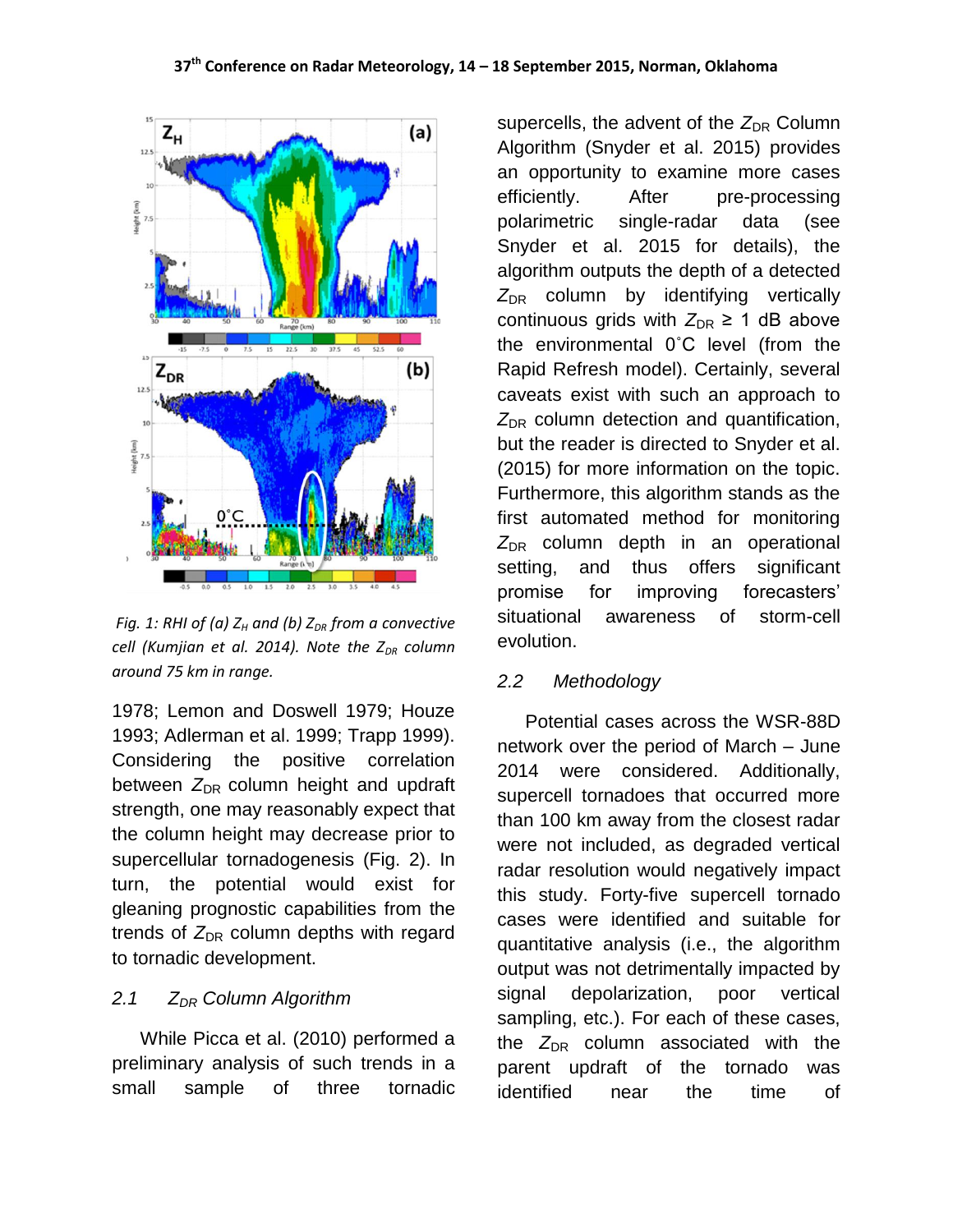tornadogenesis. The column was then subjectively tracked backwards for up to 30 min prior to tornadogenesis or until the column could no longer be identified, whichever occurred first. The maximum column height for each volume scan was then recorded through the time of tornado dissipation.

An example of the cases is provided in Fig. 3. At 0239 UTC on 29 April 2014, a tornado developed from a discrete supercell in Cullman Co., Alabama. The tornado persisted for approximately 20 minutes and produced up to EF-3 damage during its lifespan. In the minutes leading up to tornado development, Z<sub>DR</sub> column heights of 2.93 – 3.60 km above the EFL are exhibited by the algorithm. Following tornado development, the algorithm depicts  $Z_{DR}$  column heights of 2.03 – 2.30 km above the EFL. This information was recorded for all 45 cases, and the results are supplied in the following section. Moreover, the tornadoes were categorized by damage intensity: weak (EF-0 – EF-1; 27 cases) and significant (EF-2+; 18 cases).

## **3. Results and Analysis**

Evident in Fig. 4, there was little to no signal regarding the evolution of the maximum height of the column prior to or after tornadogenesis for weak tornadoes. While there may be a minor tendency for a decrease of a few hundred meters per five minutes around 0-10 min prior to tornadogenesis, numerous cases exhibit increasing column heights leading up to the tornado start time. Furthermore, at

even earlier times, as well as times after tornadogenesis, the distribution is generally centered on a value of 0 (i.e., no change). Table 1 provides more details of the trends for weak and significant tornadoes prior to their development. Indeed, 9 (10) weaktornado cases exhibit increasing heights between 10 and 5 minutes (5 and 0 minutes) prior to tornadogenesis. Additionally, while a greater percentage of cases exhibits decreasing column heights in the 10-to-0-min range, the mean decrease is only around 500 m. Thus, these cases appear to provide little support for our hypothesis that  $Z_{\text{DR}}$ columns weaken prior to tornadic development.

While lacking a strong signal as well, the second set of data (significant tornadoes) exhibits at least a greater tendency for decreasing column heights (generally on the order of  $200 - 500$  m  $[5]$  $min^{-1}$ ) prior to and after tornadogenesis. As stronger tornadoes are likely associated with stronger low-level mesocyclones, one may reasonably surmise that the downward-directed pressure perturbation gradient force is also greater in these cases than it is with weak tornadoes. In turn, column heights may be more likely to decrease prior to tornadogenesis for these cases. While Table 1 indicates that several cases still exhibit increasing  $Z_{DR}$  columns prior to tornadogenesis, the mean increase for each time period is generally lower than those for weak-tornado cases. These trends are at least slightly more supportive of the hypothesis than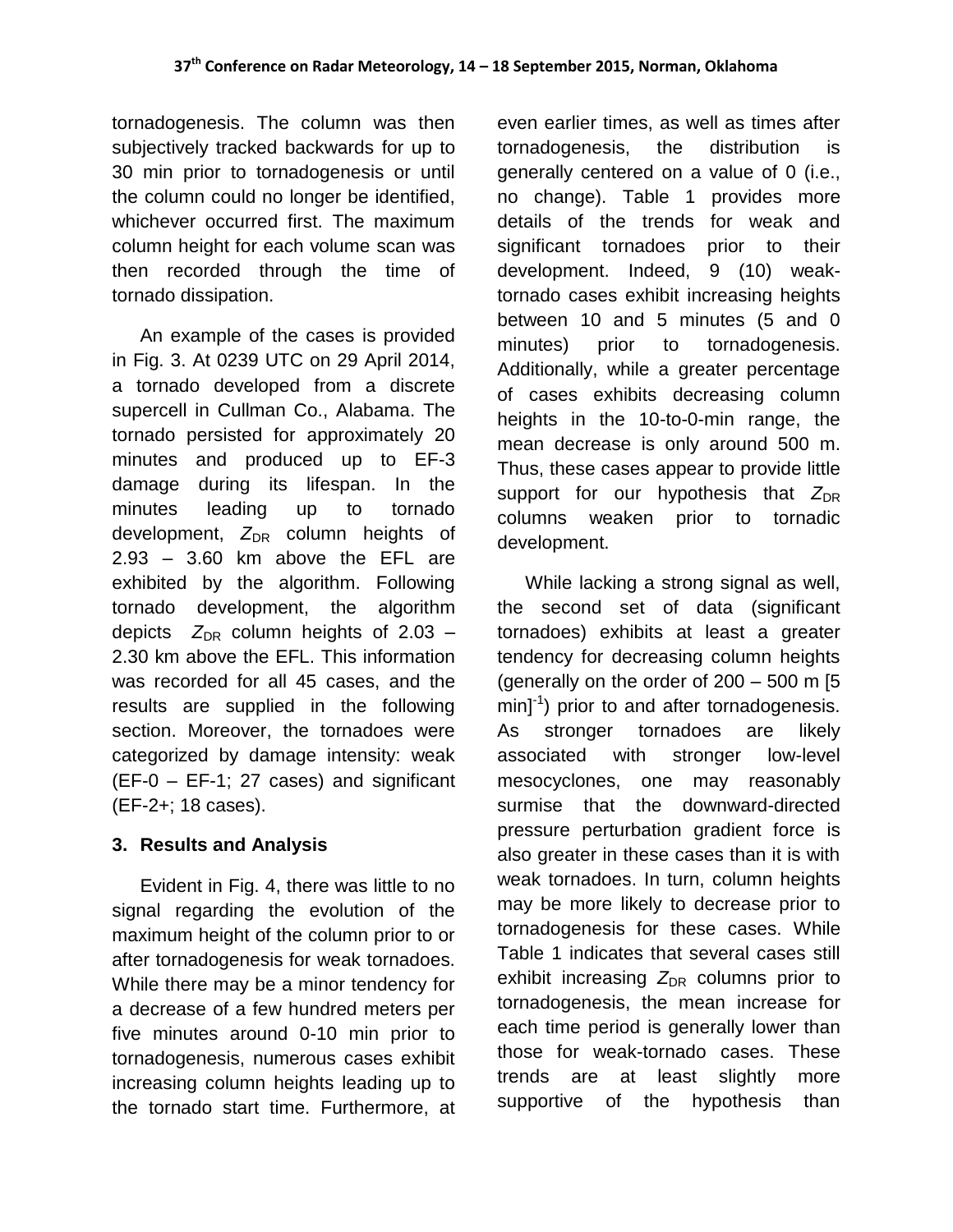

*Fig. 2: A conceptual model of the hypothesis of weakening Z<sub>DR</sub> columns prior to supercellular tornadogenesis. As low-level rotation strengthens from (a) to (b), a downward-directed perturbation pressure gradient force develops. In response, (c) the depth of the ZDR column decreases near/prior to tornadogenesis.*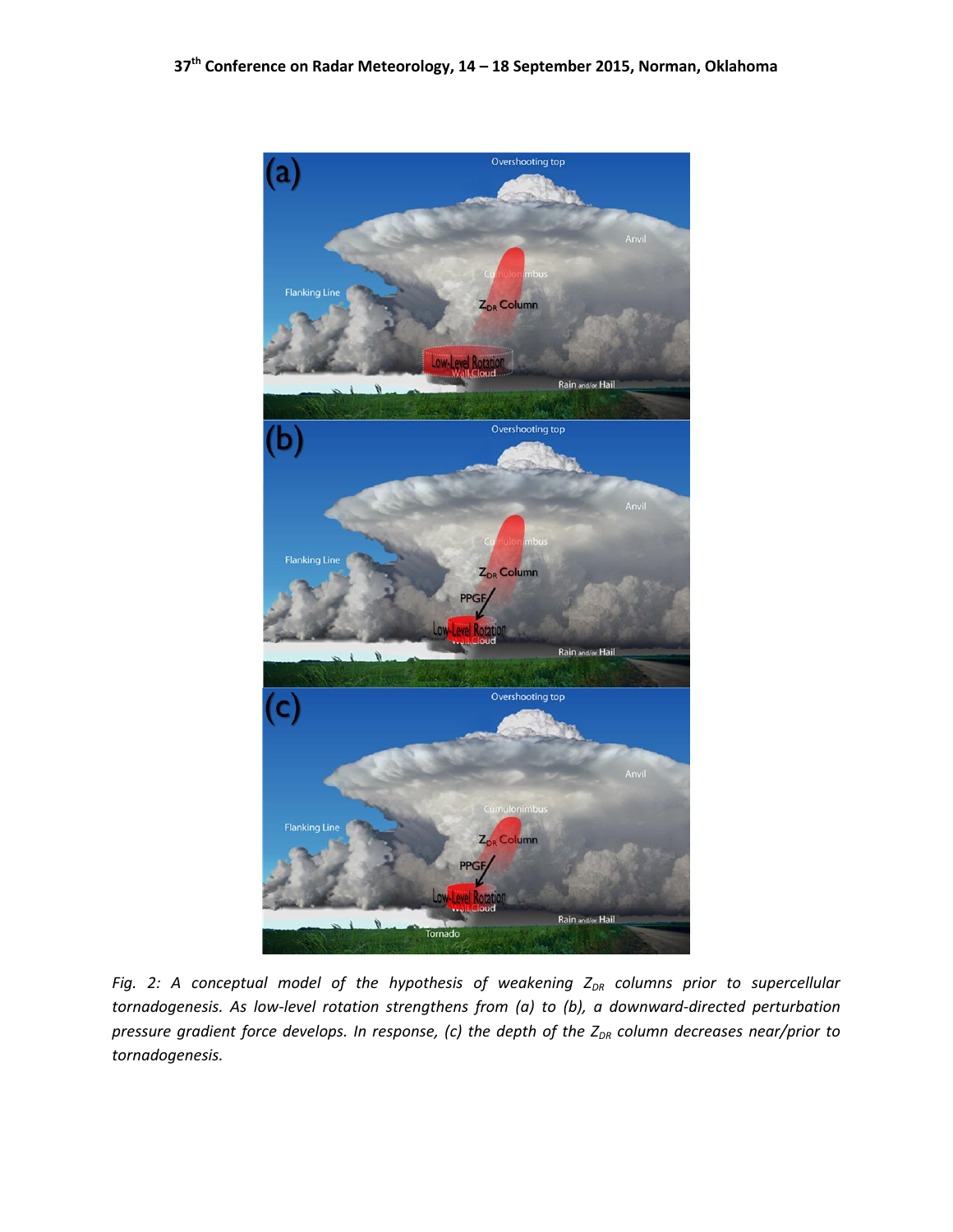

*Fig. 3: a) 0.5˚ reflectivity Z<sup>H</sup> PPI (scale upper-left), b) 5-km AGL differential reflectivity ZDR CAPPI (scale lower-left), c)* 0.5° base velocity (scale upper-right), and d) Z<sub>DR</sub> column algorithm output (scale lowerright) from KBMX on 29 April 2014. A tornado developed from this supercell at 0239 UTC. Note the *decrease in ZDR column height after 0231 UTC.* 

those for the weak tornadoes. Additionally, the higher intensity and greater longevity of the tornadoes in these cases suggest persistence and/or strengthening of the low-level mesocyclone intensity after tornadogenesis. Thus, the continuation of the slightly negative height trends after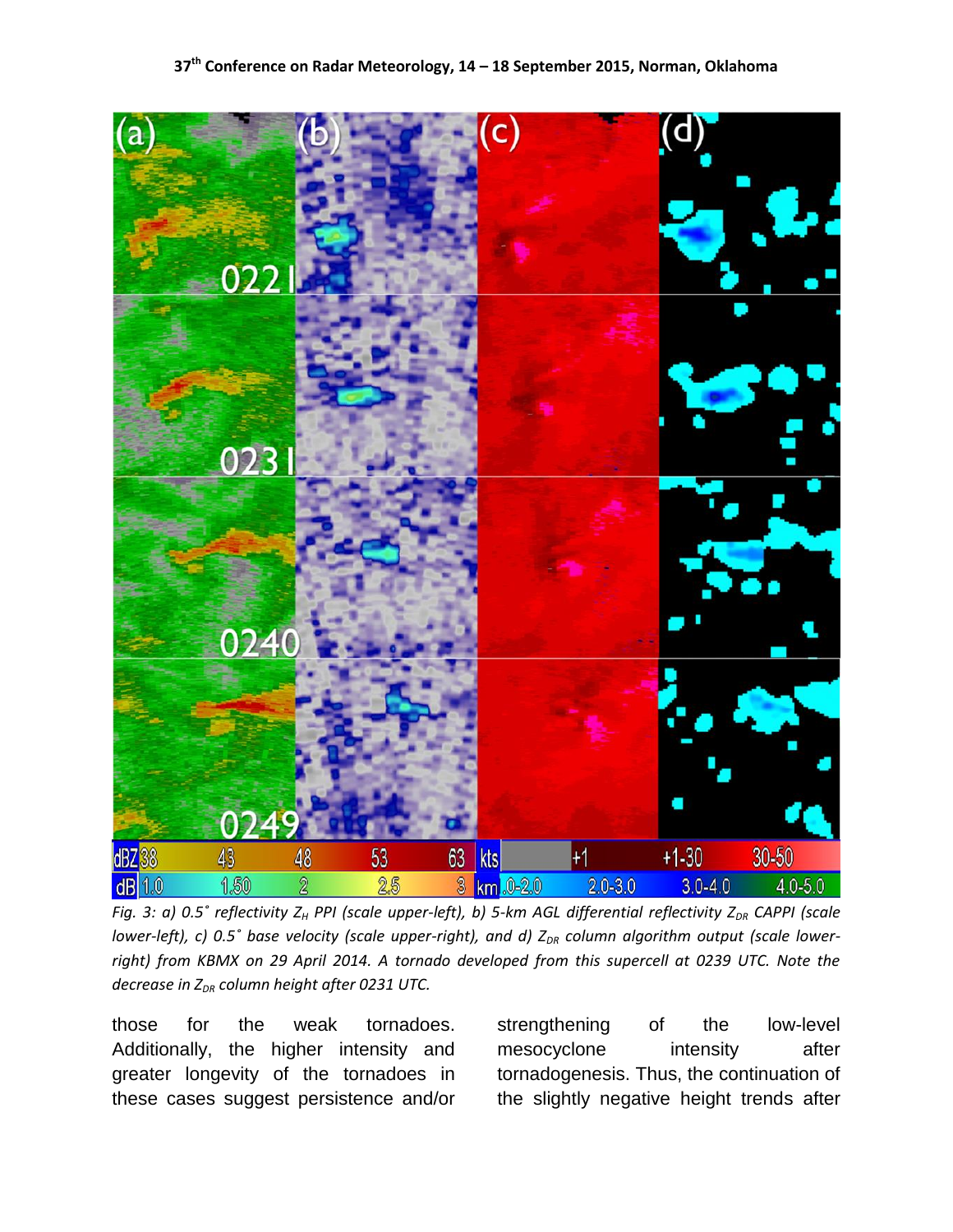tornado development (Fig. 4) is consistent with the hypothesis as well.

#### **4. Conclusion and Future Work**

Z<sub>DR</sub> columns offer a valuable opportunity to identify and track convective updrafts, enhancing forecasters' ability to predict near-term trends in storm intensity. Moreover, this signature facilitates comparison of stormscale processes (e.g., tornadogenesis) with changes in updraft characteristics.

While this dataset, at best, only weakly supports the hypothesis of decreasing  $Z_{DR}$  column depth prior to tornadogenesis, we theorize that several

factors may have precluded a stronger signal. Chiefly, the relatively poor vertical resolution of the WSR-88D scan strategies can be rather detrimental to  $Z_{\text{DR}}$  column detection, especially at distant ranges from the radar. Thus, sampling of these columns may often be inadequate for the quantitative purposes of this study. Moreover, artifacts such as depolarization can artificially increase or decrease the column height, and radar miscalibration can also prove harmful to algorithm performance.

Despite these challenges, several avenues for further work remain and could bolster the current argument.



*Fig. 4: a) Time-series trends of ZDR column height for (a) weak tornadoes and (b) significant tornadoes as well as scatterplots (and associated density estimation) of the column height change per five minutes for (c) weak tornadoes and (d) significant tornadoes. The vertical red line in each highlights the time of tornadogenesis.*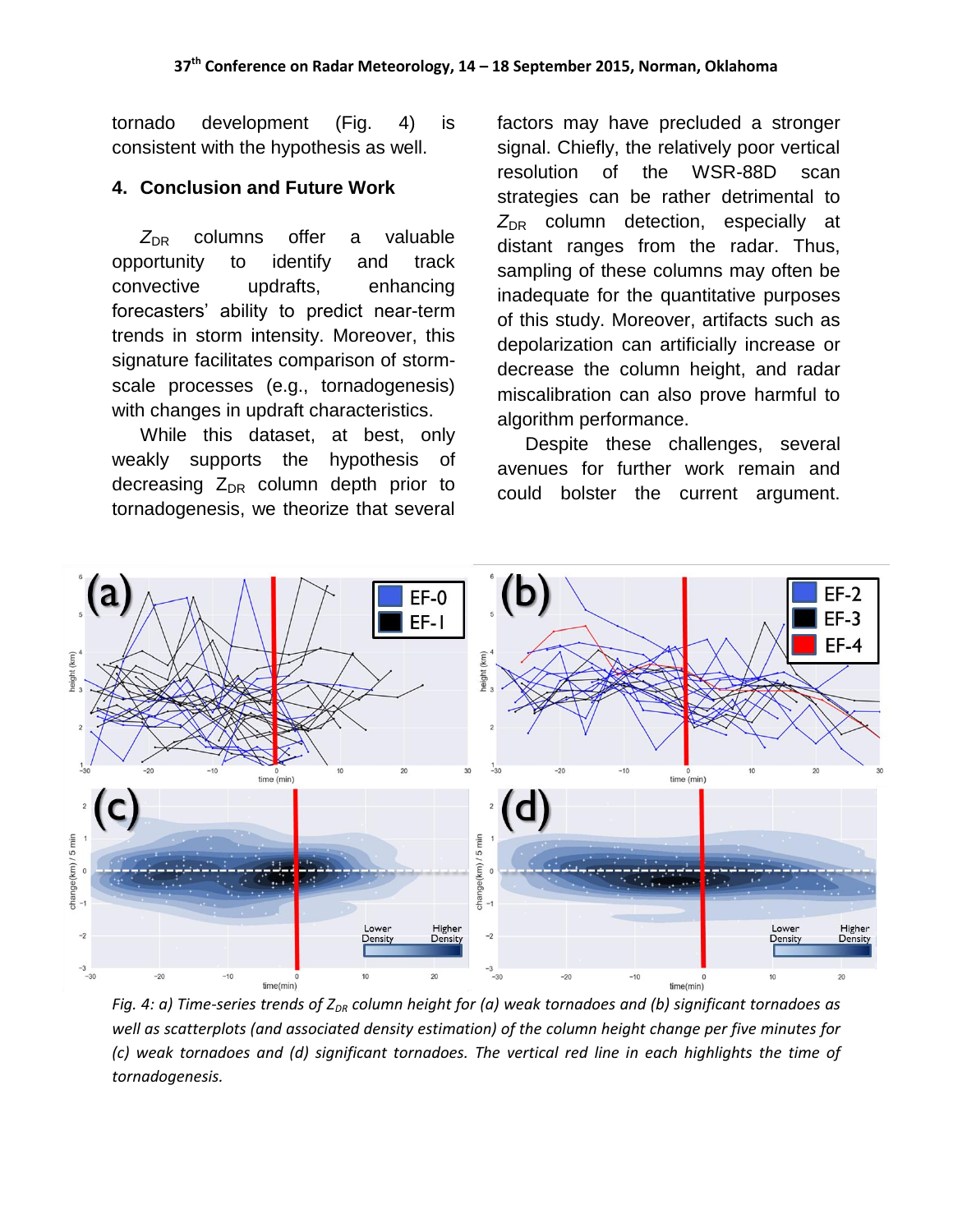| <b>Time Prior to</b><br>Tornadogenesis | 10 to 5 min        | 10 to 0 min   | 5 to 0 min          |
|----------------------------------------|--------------------|---------------|---------------------|
| <b>Column Decrease (Weak)</b>          | $14$ (-562 m)      | $17$ (-578 m) | $17$ (-539 m)       |
| <b>Column Increase (Weak)</b>          | $9(783 \text{ m})$ | 6(859 m)      | $10(221 \text{ m})$ |
| <b>Column Decrease (Sig)</b>           | $12$ (-460 m)      | 14 (-646 m)   | $14$ (-410 m)       |
| <b>Column Increase (Sig)</b>           | 6(253 m)           | 4(198 m)      | $4(371 \text{ m})$  |

*Table 1: The number of cases that exhibited increasing/decreasing Z<sub>DR</sub> column trends for weak and significant tornadoes at three time ranges prior to tornadogenesis. The mean value of the change for each group is provided in parentheses. Note: Not all weak tornado cases are included for the 10-to-5 and*  10-to-0 min groups as Z<sub>DR</sub> columns could only be successfully matched to the respective tornado within *10 minutes of development.* 

Future studies should compare  $Z_{DR}$ column depth trends with trends in lowlevel rotational velocity, as this would be a more direct test of the hypothesis. Additionally, non-tornadic supercell cases should be analyzed for the development of a robust null set. Lastly, instead of using a maximum column height, a volumetric approach to the  $Z_{\text{DR}}$ column (i.e., counting grid boxes with  $Z_{\text{DR}}$ above a certain threshold) may be less prone to fluctuations, providing a clearer estimate of updraft trends. Moreover, such a methodology may improve trend estimates for strongly tilted updrafts in high-shear environments.

### **5. Acknowledgements**

The authors thank Darrel Kingfield of the National Severe Storms Laboratory for his assistance with data processing in the WDSSII framework. Additionally, Israel Jirak, Steve Weiss, and Roger Edwards (Storm Prediction Center) are acknowledged for providing constructive feedback enhancing this work.

### **6. References**

- Adlerman, E.J., K.K. Droegemeier, and R.P. Davies-Jones, 1999: A numerical simulation of cyclic mesocyclogenesis. *J. Atmos. Sci.*, **56**, 2045-2069.
- Brandes, E.A., 1978: Mesocyclone evolution and tornadogenesis: Some observations. *Mon. Wea. Rev.*, **106**, 995-1011.
- Caylor, I.C., and A.J. Illingworth, 1987: Radar observations and modeling of warm rain initiation. *Quart. J. Roy. Meteor. Soc.*, **113**, 1171-1191.
- Hall, M. P. M., J. W. F. Goddard, and S. M. Cherry, 1984: Identification of hydrometeors and other targets by dualpolarization radar. *Radio. Sci.*, **19**, 132– 140.
- Houze, R.A., 1993: *Cloud Dynamics*. Academic Press, 573 pp.
- Illingworth, A.J., J.F. Goddard, and S.M. Cherry, 1987: Polarization radar studies of precipitation development in convective storms. *Quart. J. Roy. Meteor. Soc.*, **113**, 469-489.
- Lemon, L.R., and C.A. Doswell, 1979: Severe thunderstorm evolution and mesocyclone structure as related to